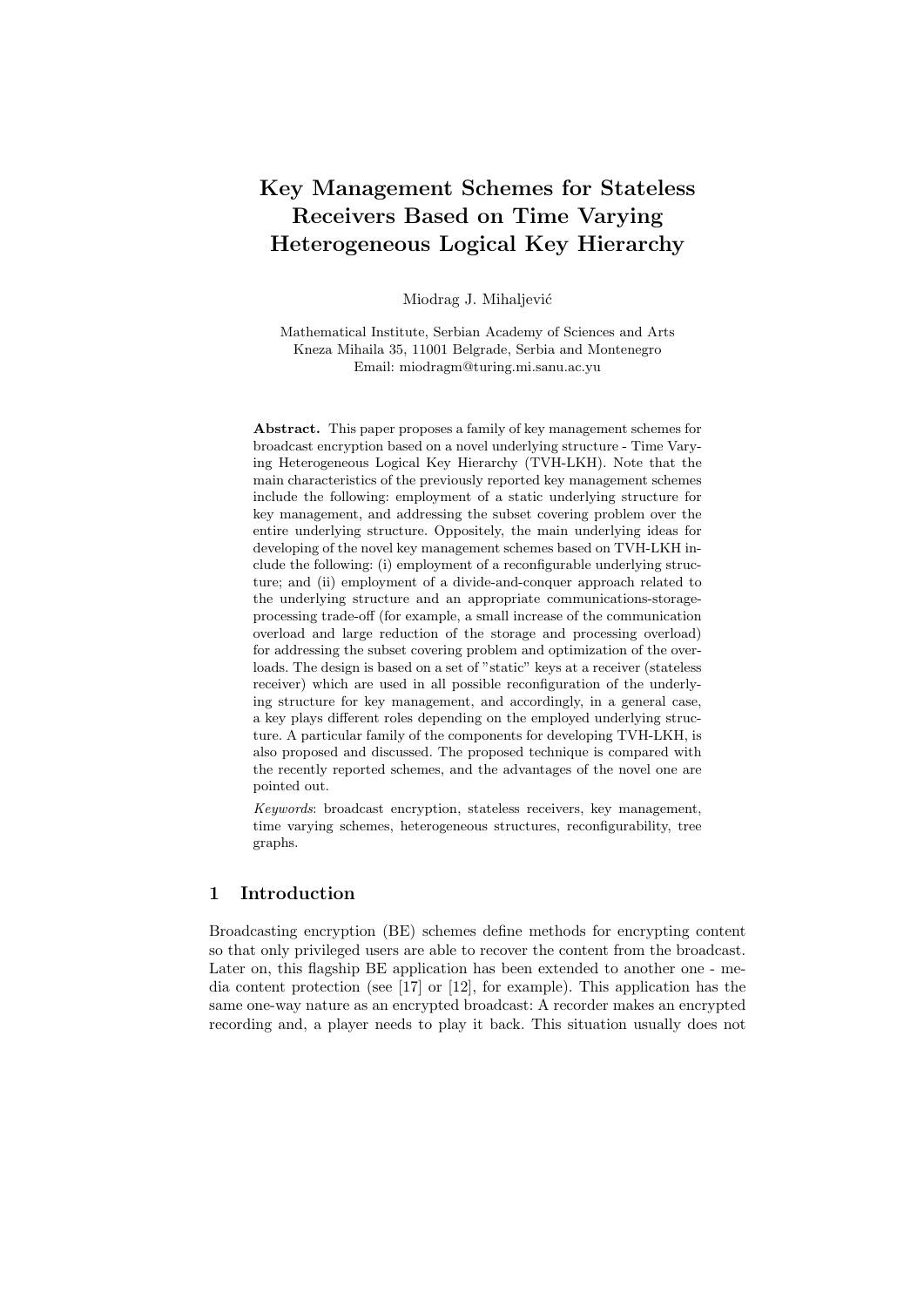allow opportunity for the player and recorder to communicate. Accordingly, in this paper we are dealing with the stateless receivers - the devices in which the operations must be accomplished based only on the current transmission and its initial configuration because these receivers do not have a possibility to update their state from session to session.

When cryptography is used for securing communications, a session-encrypting key (SEK) is used to encrypt the data. Since the data are distributed to multiple receivers, in order to reduce the amount of encryption at the sender node and to minimize the required bandwidth, every intended receiver as well as the sender should share an identical SEK. In order to ensure that only the valid members of the group have access to the communications, SEK needs to be changed whenever the lifetime of it expires, or there is a change in membership of the group, or one or more members are compromised. SEK needs to be updated under membership change for the following reasons: (i) when a new member joins, to ensure that the new member has no access to the past communication of the group, and (ii) when a member departs or is deleted, to ensure that the departed or deleted member does not have access to future communications

Ensuring that only the valid members of the selected group have SEK at any given time instance is the key management problem in BE. On the other hand, for the SEK updating, a system needs another set of keys called the keyencrypting keys (KEKs) that can be used to encrypt and transmit the updated SEK to the valid members of the group. Hence, the key management problem reduces to the problem of distributing the KEKs to the members such that at any given time instant all the valid members can be securely reached and updated with the new SEK.

A number of sophisticated methods for BE key management have been reported in the literature employing the following approach: Provide in advance the receivers with a collection of the keys (KEKs) in such a manner that the communication overload is reduced.

The first breakthrough in BE key management is reported in [8] where the schemes in which each receiver has a fixed set of reusable keys were proposed. However, the complexity of these schemes was strongly dependent on the size of the adversarial coalition.

Later on, a number of different schemes as well as the system approaches, have been reported and analyzed - see [16], [20]-[21], [3], [1], [9], [17], [18], [19], [2] and [4], for example, and recently, certain results have been reported in [11], [13], [6], [5], [14] and [15], as well.

According to [11], the most interesting variant of BE deals with stateless receivers and has the following requirements:

- Each user is initially given a collection of symmetric encryption keys.

- The keys can be used to access any number of broadcasts.
- The keys can be used to define any subset of users as privileged.
- The keys are not affected by the user's "viewing history".
- The keys do not change when other users join or leave the system.
- Consecutive broadcasts can address unrelated privileged subsets.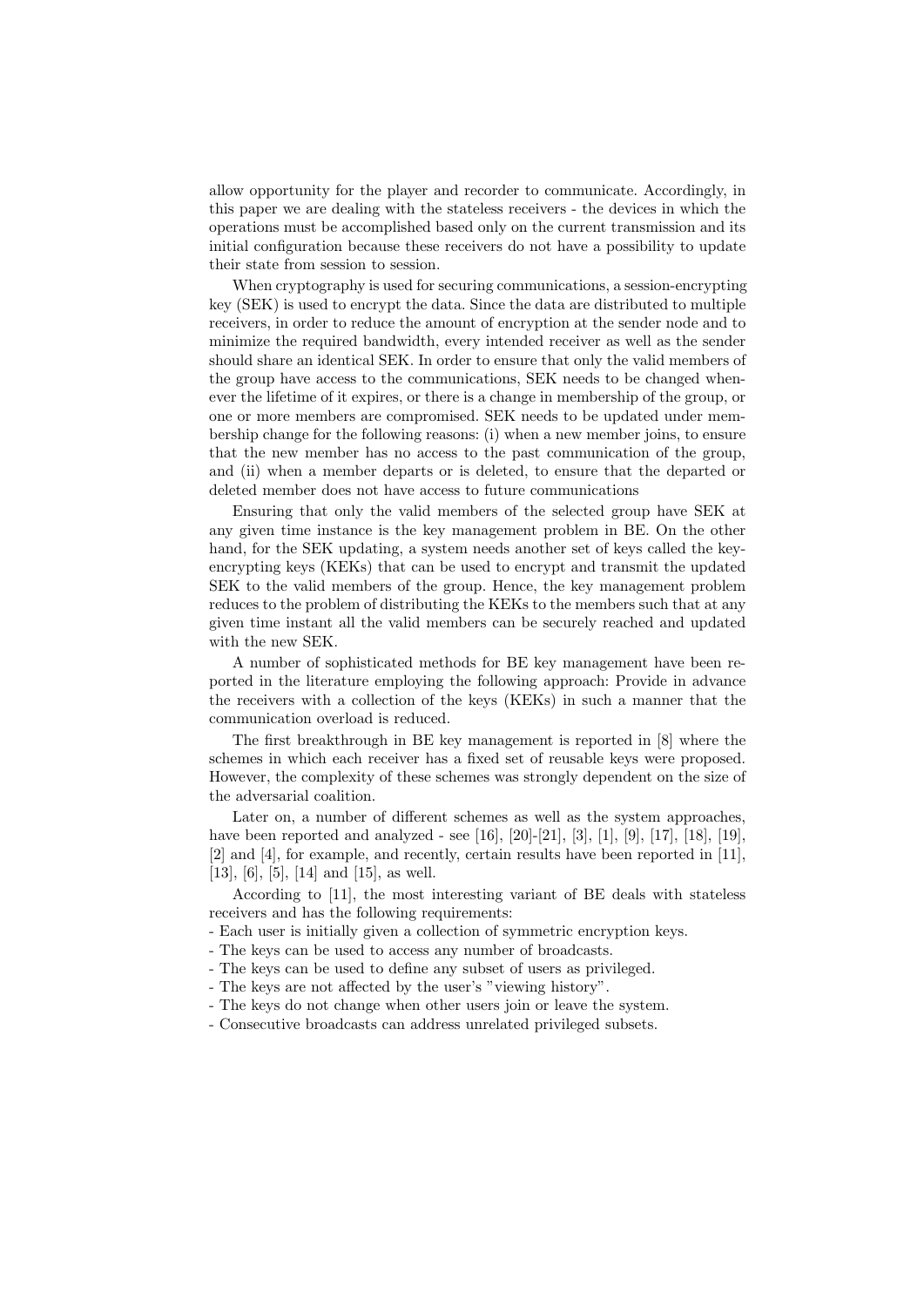- Each privileged user can decrypt the broadcast by himself.

- Even a coalition of all non-privileged users cannot decrypt the broadcast.

This paper addresses the problem of developing improved BE key management schemes assuming the above given requirements.

#### Contributions of the paper.

This paper proposes a family of key management schemes for broadcast encryption based on the Time Varying Heterogeneous Logical Key Hierarchy (TVH-LKH).

Note that the main characteristics of the previously reported key management schemes include the following ones: (i) employment of a static underlying structure for key management; (ii) addressing the subset covering problem considering the underlying structure as a whole.

Oppositely, the main underlying ideas for developing of the improved key management schemes based on TVH-LKH include the following:

- employment of a time varying (reconfigurable) heterogeneous underlying structure;
- employment of a divide-and-conquer approach related to the underlying structure and an appropriate communications-storage-processing trade-off (for example: a small increase of the communication overload and large reduction of the storage and processing overload) for addressing the subset covering problem and optimization of the overloads.

Note that the proposed design is based on a set of "static" keys at a receiver (stateless receivers) which are used for all possible reconfiguration of the underlying structure for key management. So, in a general case, a key plays different roles depending on the employed underlying structure.

A family of the components called sectioned heterogeneous LKH (SH-LKH) and its special form consisting of the sectioned key trees (SKTs) are considered for developing the reconfigurable logical key hierarchy, and TVH-LKH with two particular family members called SKT-A and SKT-B is discussed.

The approach employed for design of SH-LKH family could be formulated as follows: Before dealing with the set covering issues, perform an appropriate preprocessing over the underlying LKH in order to specify a more suitable underlying structure for the set covering.

The main underlying ideas for developing a novel family of key management schemes are based on employment of appropriate clustering of the keys and users, and employment of the heterogeneous time varying and cluster oriented local key management. Accordingly, the design rationale for the novel family includes the following: (i) specification of the appropriate partitions/sections over the employed LKH; (ii) performing key management on the section-by-section basis; (iii) in a general case, employment different key management schemes in different sections or in different time instants; (iv) in certain cases, employment of modified local (section related) key management schemes which employ a relaxed specification of the privileged set.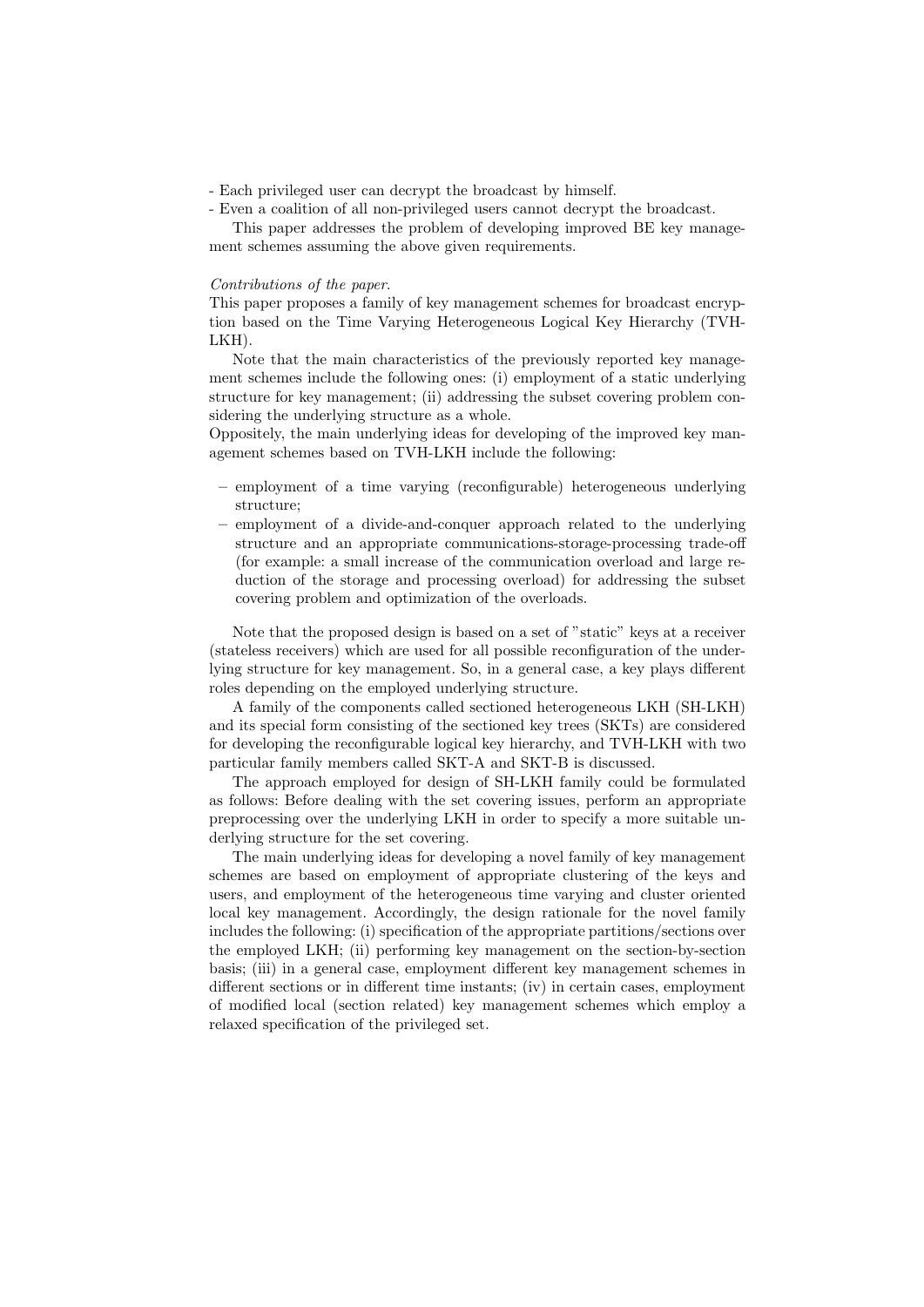Let  $N$  be the number of receivers and  $R$  the number of revocations. Assuming that the parameters of a particular TVH-LKH scheme with SKT-A and SKT-B are  $H_{0A}$ ,  $H_{0B}$ ,  $H_{1B}$ ,  $R_{0A}$ ,  $R_{0B}$  and  $R_{1B}$ , such that  $1 \leq H_{0A} < log_2 N$ ,  $2 \leq H_{0B} +$  $H_{1B} < log_2 N$ ,  $1 \le R_{0A} \le R$ , and  $1 \le R_{1B} \le R_{0B} \le R$ , its main characteristics are as follows. Dimension of the storage@receiver overload:  $O(max\{ (H_{0A})^{1.5} H_{0A} + log_2 N$ ),  $((H_{0B})^{1.5} + (H_{1B})^{1.5} - H_{0B} - H_{1B} + log_2 N)$ . Dimension of the communications overload:  $O(min\{ (R + R_{0A}((log_2 N) - H_{0A}) - R_{0A}log_2 R_{0A})$ ,  $(R + R_{0B} + R_{1B}((log_2 N) - H_{1B} - H_{0B}) - R_{1B}log_2 R_{1B})$ . Maximum dimension of the processing@receiver overload:  $O(max{H_{0A}, max{H_{0B}, H_{1B}}}).$ 

An illustrative comparison of the main characteristics of the proposed key management and the recently reported ones is given in Table 1, assuming a huge group with a heavy dynamics in order to demonstrate advantages of the proposal even in the considered scenario. Intentionally, the comparison is related to the most powerful recently reported schemes based on the binary tree approach to demonstrate advantages of the considered particular TVH-LKH which is also based on the binary tree approach.

Table 1. Illustrative numerical comparison of the main characteristics of the proposed TVH-LKH key management schemes and the Complete Sub-Tree (CST) [17], Subset Difference (SD) [17] and Layered Subset Difference (LSD) [11], assuming  $N = 2^{27}$ receivers and  $R = 2^{15}$  revocations, and that the parameters of the considered TVH-LKH technique are  $H_{0A} = 10, H_{0B} = 7, H_{1B} = 7, R_{0A} = 2^{14}, R_{0B} = 2^{14}$  and  $R_{1B} = 2^{11}.$ 

| technique         |            | storage@receiver processing@receiver communication |                         |
|-------------------|------------|----------------------------------------------------|-------------------------|
| $\text{CST}$ [17] | $\sim 27$  | $\sim 5$                                           | $\sim 12 \cdot 2^{15}$  |
| $SD$ [17]         | $\sim$ 729 | $\sim 27$                                          | $\sim 2^{15}$           |
| basic LSD $[11]$  | $\sim$ 140 | $\sim 27$                                          | $\sim 2^{15}$           |
| proposed TVH-LKH  | $\sim$ 49  | $\sim 7$                                           | $\sim 1.5 \cdot 2^{15}$ |

Table 1 illustrates how combining of the heterogeneous schemes in a time-varying manner appear as a powerful approach for developing improved key management schemes which yield a possibility for appropriate trade-offs between the main overloads of the system.

#### Organization of the paper.

Section 2 yields the underlying ideas for developing of the improved key management schemes, and a general framework for key management based on the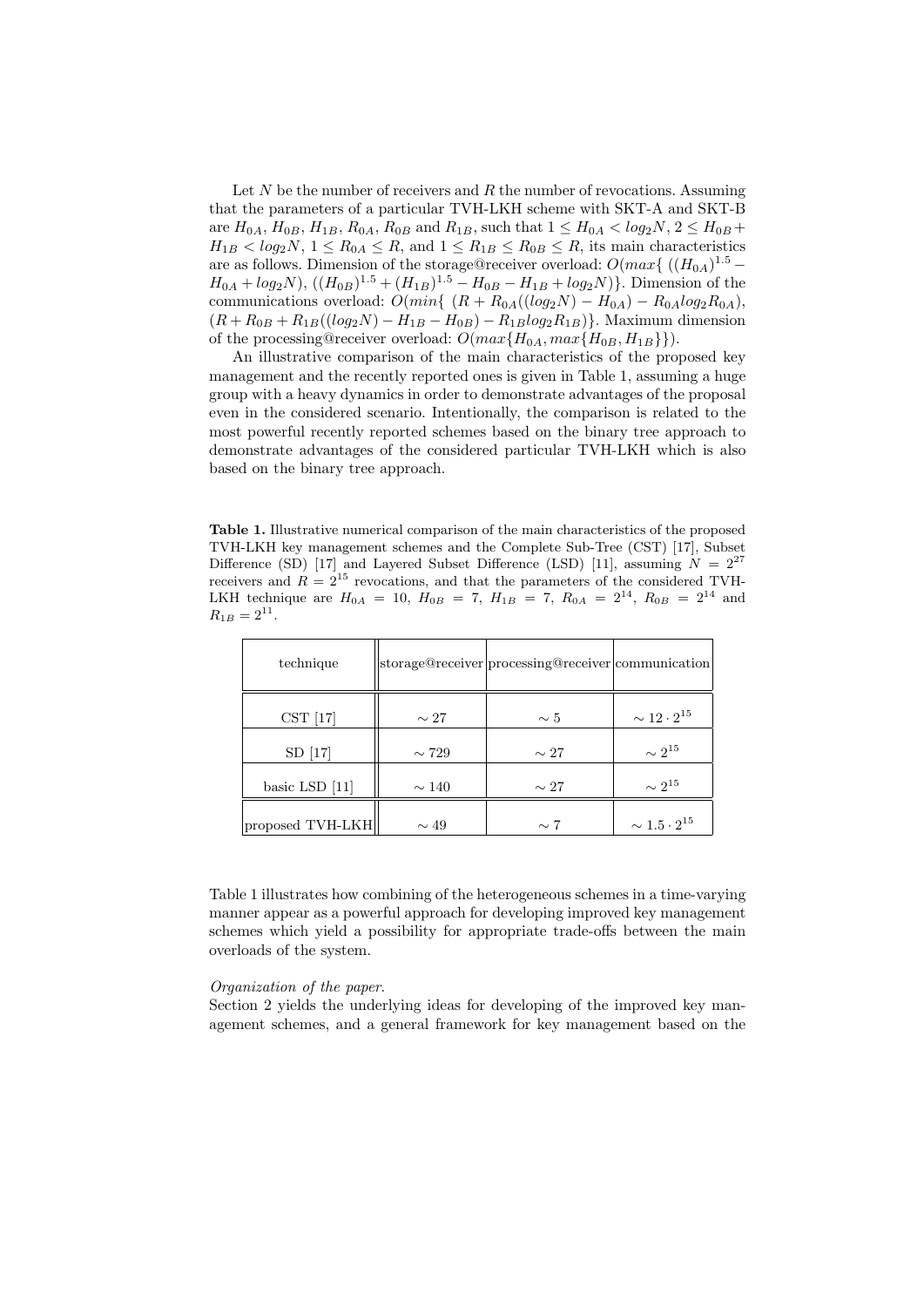reconfigurable logical key hierarchy (TVH-LKH). Key management based on reconfigurable logical key hierarchy which employes a collection of the sectioned key trees is considered in Section 3 including a comparison of a particular TVH-LKH based technique and recently reported schemes targeting the same key management scenario. Finally, some concluding discussions are given in Section 4, and two proposition proofs are accommodated in Appendices A-B.

# 2 Underlying Ideas and General Framework for a Novel Design

This section points out the underlying ideas for the improved key management schemes proposed in this paper, and a general framework for development of these schemes.

Note that the *general static key management paradigm* is based on the following: (a) BE center specify a set of all keys it will use, and assigns its subset to each receiver in such a manner that based on the keys stored at the receivers, BE center can split the set of all receivers into two arbitrary (usually) non overlapping parts.

(b) BE center adopts a method for covering an arbitrary subset of the receivers taking into account the keys assigned to the receivers.

(c)The established system is used for the session key distribution.

Unfortunately, in a general case, the above item (b) is a variation of the Set Cover problem (see [10] for example): It is known that no approximation algorithm exists for the Set Cover with a worst-case approximation ratio better than  $ln(N)$  [7] (assuming that N is the number of receivers).

In order to deal with the covering problem in an efficient way and employing much smaller required set of keys and the reduced processing at a receiver in comparison with the reported schemes, this section proposes a novel approach based on the reconfigurable key management. The following main three issues are addressed: (i) underlying ideas for proposing reconfigurable logical key hierarchy; (ii) general framework for the reconfigurable key management; and (iii) a discussion on selection of the main components for the proposed framework.

### 2.1 Underlying Ideas for the Key Management Schemes Based on Reconfigurable Logical Key Hierarchy

Recall that the main characteristics of the reported key management schemes include the following:

- employment of a static underlying structure for the key management;

- addressing the subset covering problem considering the underlying structure as a whole.

Oppositely, the main underlying ideas for developing the improved TVH-LKH based key management schemes include the following:

– employment of a reconfigurable underlying structure;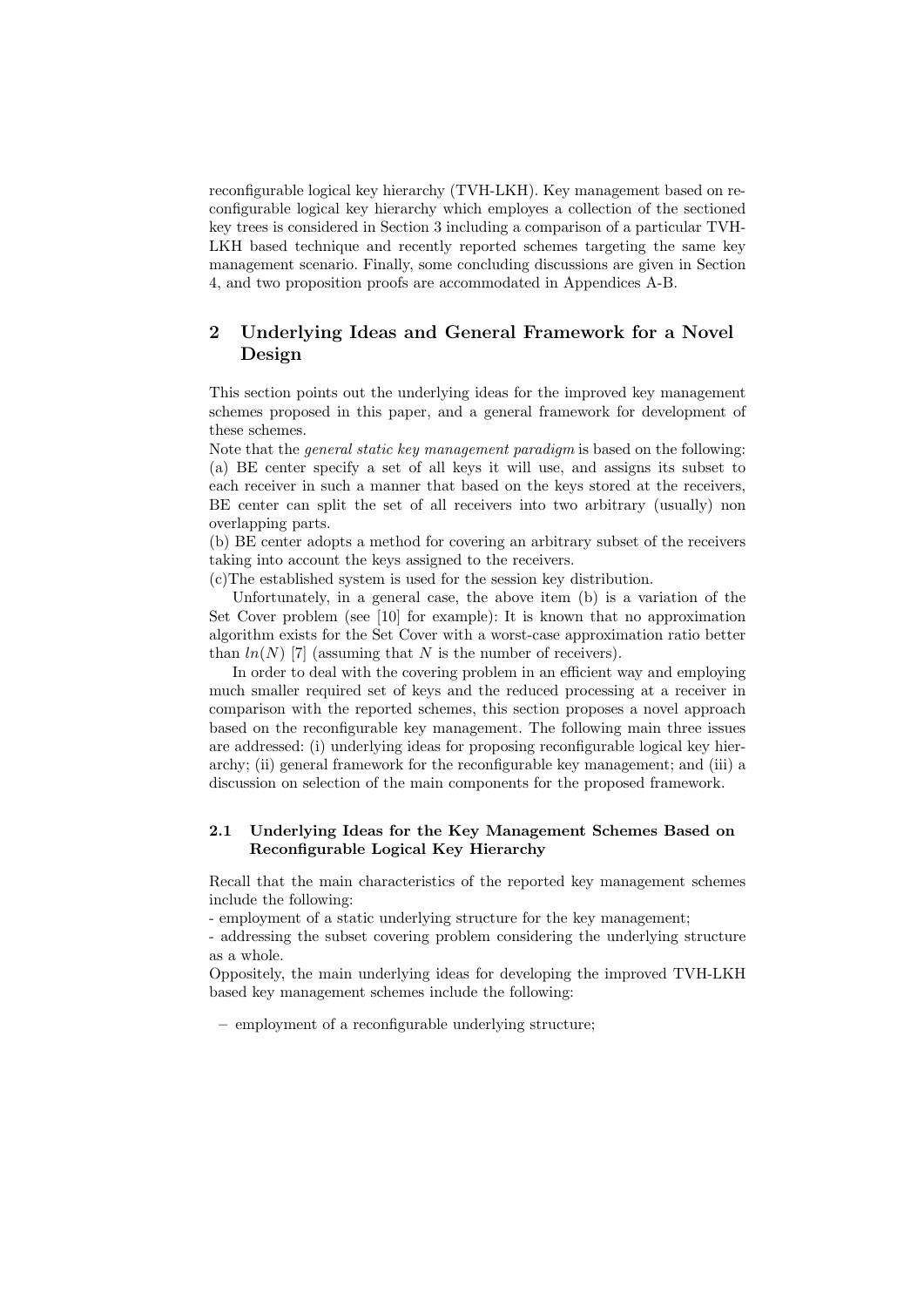– employment of a divide-and-conquer approach related to the underlying structure and an appropriate communications-storage-processing trade-off (for example, a small increase of the communication overload and large reduction of the storage and processing needed by a receiver) for addressing the subset covering problem and optimization of the system overloads.

Note that the design is based on a set of "static" keys at a receiver which are used for all possible reconfiguration of the underlying structure for key management. So, in a general case, a particular key plays different roles depending on the employed underlying structure.

Recently, very efficient key management schemes Complete SubTree (CST) and Subset Difference (SD) have been proposed in [17] and Layered Subset Difference (LSD) has been reported in [11]. These schemes have been developed by focusing on obtaining a solution for the underlying set covering problem using the tree based paradigm. The approach proposed in this paper, beside employment of the reconfigurability concept, is also different in comparison with the previously reported ones in a way which could be formulated as follows: Before dealing with the set covering issues, perform an appropriate preprocessing over the underlying LKH in order to specify a more suitable underlying structure for the set covering. The employed preprocessing could also be considered as a particular divide-and-conquer method for key management.

The main underlying ideas for developing a novel family of the key management schemes include the following ones.

- employment of time varying logical key hierarchy;
- specification of a set of different and appropriate partitions/sections of the logical key hierarchy (in a particular case based on appropriate clustering of the keys and users);
- performing key management on the section-by-section basis (heterogeneous cluster oriented local key management);
- in a general case, employment different key management schemes in different sections or the time instances;
- optionally, in certain cases, employment of modified local (section related) key management schemes which provide a relaxed specification of the privileged set.

The opportunity for employment of different key management schemes in different sections or the time instances opens a door for desired optimization of the key management overload characteristics. For example, recall that CST re-keying requires significantly smaller storage@receiver overload at the expense of increased communications overload in comparison with LSD based re-keying. Accordingly, employing the CST based technique in one subset of the tree sections and LSD based one in another subset, for example, yields an opportunity for obtaining the desired overall characteristics. Also note the following two characteristics of SD and LSD schemes: (i) communications overload is linear with R; (ii) storage@receiver overload is polynomial with  $log N$ . These characteristics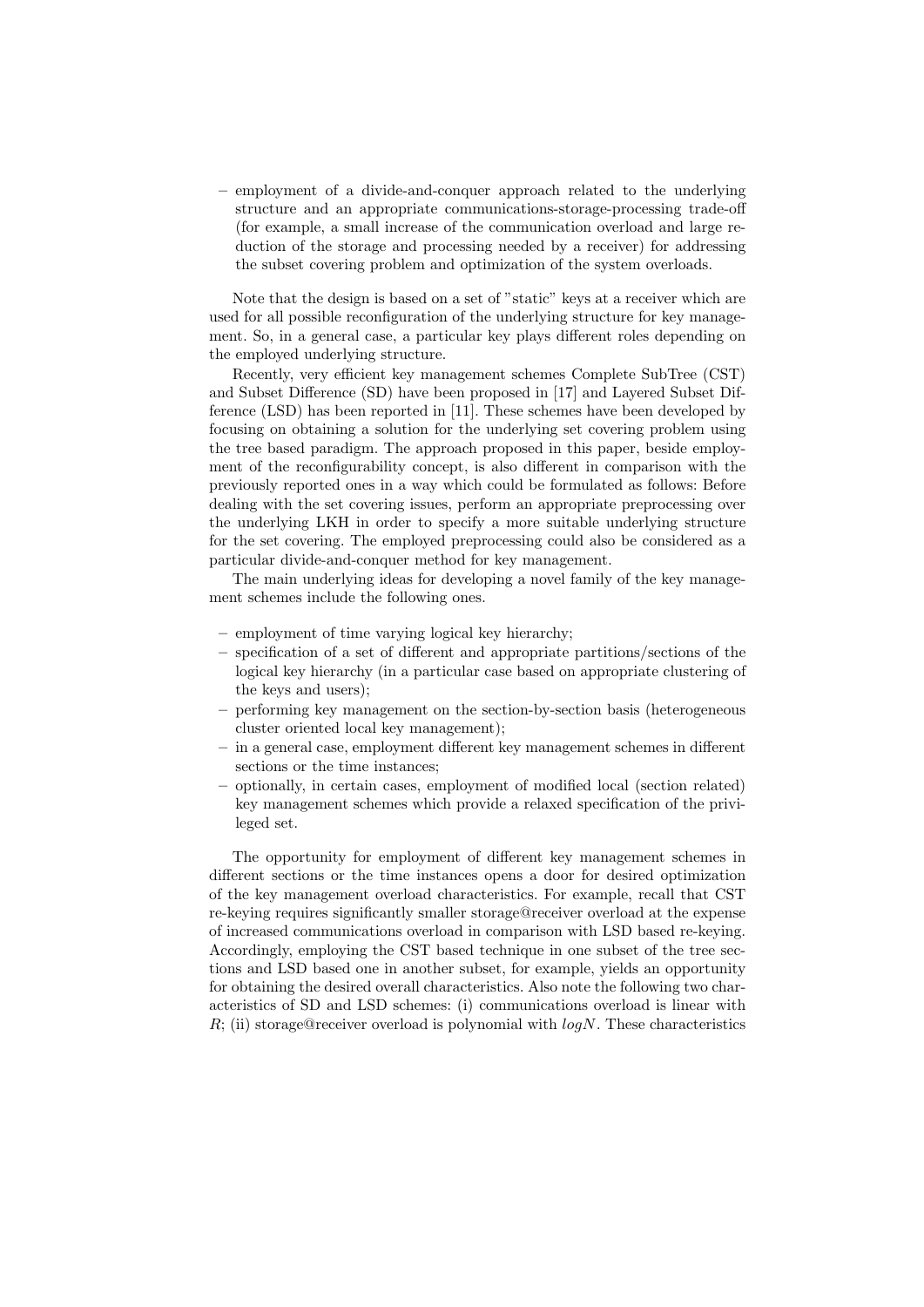open a door for the trade-off based on divide-and-conquer approach. Additionally, note that, for example, a relaxed version of SD or LSD, which does not perform the strict revocations but the relaxed ones in a manner similar to that reported in [1], could be employed as the appropriate one in certain cases.

Also note that, although the key management at the center's side is time varying and based on the section-by-section processing, this has no impact at the receivers side, and after all, a receiver should employ, in an appropriate manner, just one of its KEKs to recover the new SEK.

### 2.2 General Framework for the Key Management Based on Reconfigurable Logical Key Hierarchy

### The Center's Framework

### Pre-Processing.

Establishing the reconfigurable logical key hierarchy based key management requires the following main actions at the center side.

- Specification of a collection of the underlying structures to be used for the covering of privileged (non-revoked) receivers.
- Assigning a set of keys to each of the receivers in such a manner that the key management can be performed employing any of the underlying structures from the collection.

### Processing.

For delivering a new SEK the center performs the following:

- According to the given list of revocations, the center select an appropriate underlying structure from the collection for key management.
- The center jointly broadcast encrypted forms of the new SEK obtained by employing different KEKs and information of the KEKs employed, as well as the mode of their use, determined by currently selected underlying structure.

### The Receiver's Framework

The framework for the proposed TVH-LKH based key management at the receiver's side consists of the following components:

- Each receiver is provided with a set of the keys and information on modes of their use.
- If not revoked, during the key management communication, a receiver obtains the following information:
	- which of its KEKs should be employed for the new SEK recovering, and
	- in which mode the employed KEK should be used (depending on the currently employed underlying structure from the predefined set),

and accordingly it is able to recover the new SEK.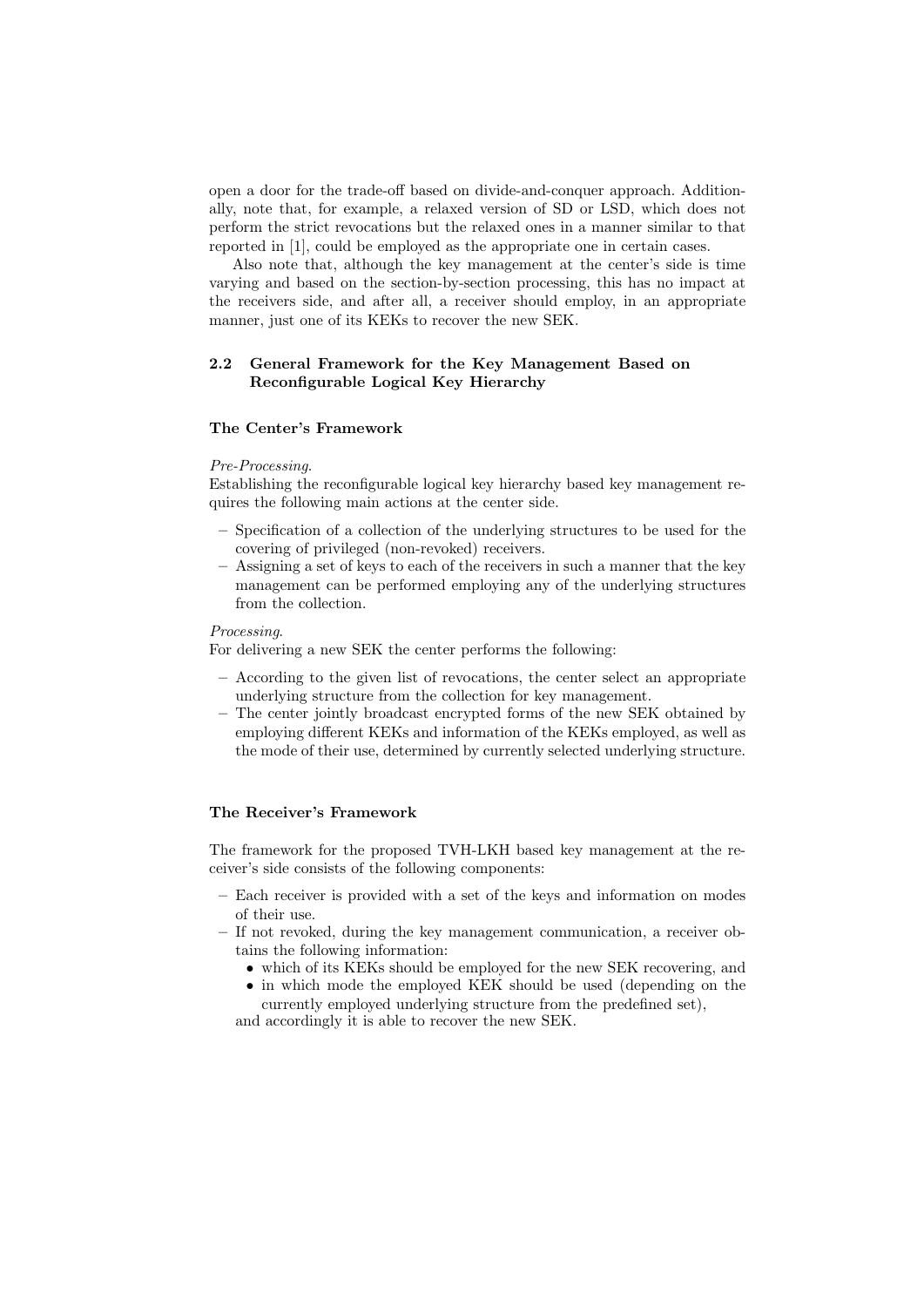### 2.3 On the Keys Employment and Selection of the Underlying Structures

Note that the design is based on a set of "static" keys at a receiver which are used for all possible reconfiguration of the underlying structure for key management, and accordingly, in a general case, a key plays different roles depending on the employed underlying structure.

A main component of the reconfigurable key management is a collection of the underlying structures, and regarding these structures note the following.

- The underlying structures could be very different but all of them should fulfil the following condition: They should be able to work with the same single set of keys (KEKs) assuming that a key can be employed in different modes.
- A large number of the reconfigurable schemes can be designed in an ad-hock manner. Selection of the underlying structures included in the collection depends on the functional requirements of the key management. An optimized design should particularly take into account the space and time distribution of the revocations.

Accordingly, for given number of keys at a receiver, the reconfigurable logical key hierarchy (TVH-LKH) based key management yields an opportunity for minimizing the communications overload or the processing@receiver overload. On the other hand, note that TVH-LKH based schemes do not require additional storage@receiver overload in comparison with corresponding static LKH schemes which can be employed for the same revocation scenario.

# 3 A Reconfigurable Key Management Based on a Collection of Sectioned Heterogeneous LKHs

### 3.1 General Design Issues

Recall that the first step for establishing a reconfigurable logical key hierarchy is selection of a collection of the appropriate underlying structures for key management. This section proposes a particular TVH-LKH based on a novel structure called sectioned heterogeneous LKH (SH-LKH) for developing the underlying collection for the reconfigurable key management.

SH-LKH structure is displayed in Fig. 1. The triangles play roles of certain substructures: In a particular case they are the subtrees with the root at the triangle up and the leaves at the triangle bottom. These subtrees (embedded into triangles) could be very different including the following ones, (i) binary balanced tree, (ii) a tree consisting just of the root and a number of leaves, or (iii) other suitable trees.

¿From the center point of view, the key management scheme consists, as in an usual case, of the following two main components: (i) underlying structure for the keys and receivers assigning; (ii) methods employed for distributing a session key (SEK) to the stateless receivers. After this conceptual similarity, the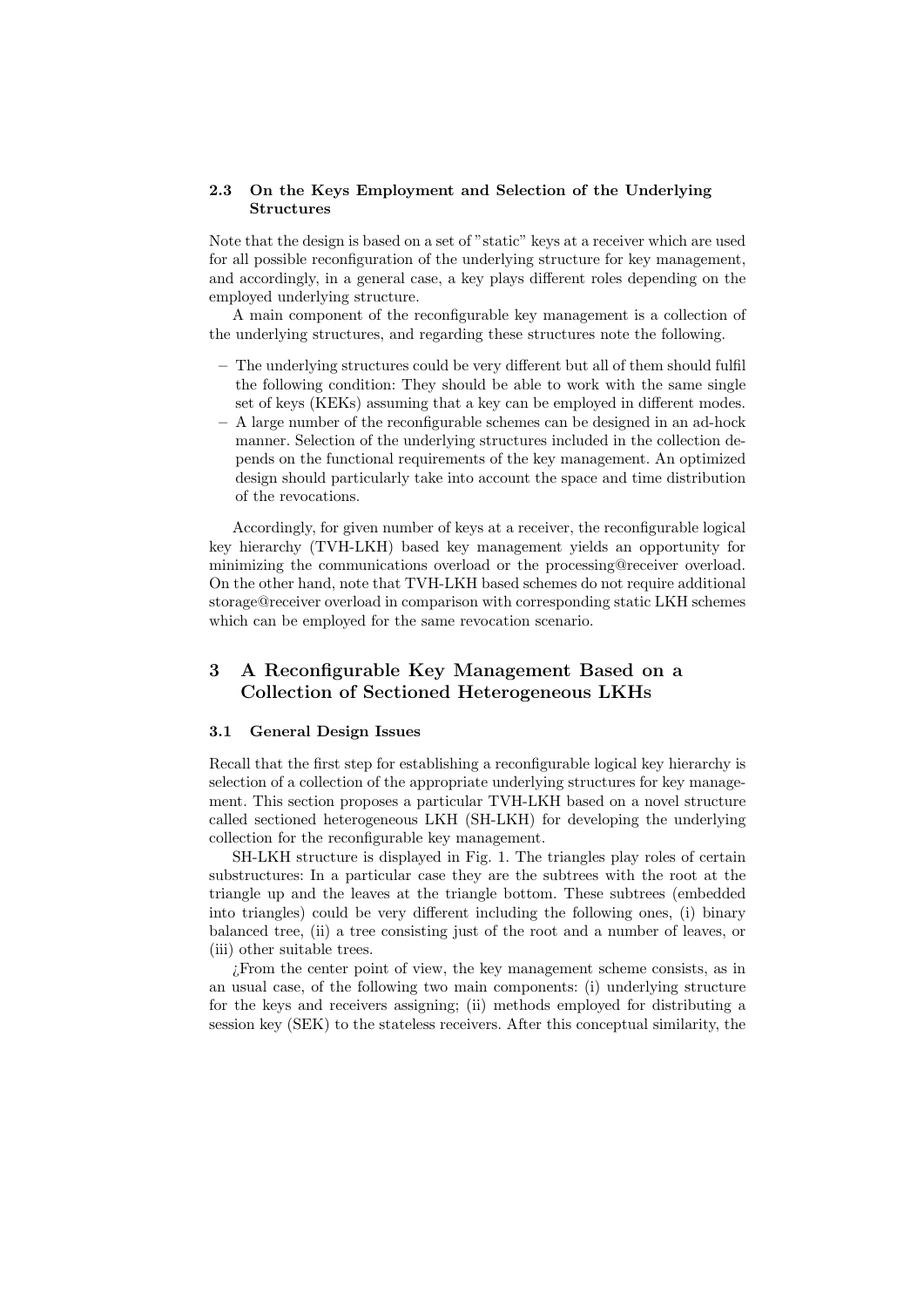

Fig. 1. A general form of the sectioned heterogeneous logical key hierarchy (SH-LKH). The triangles play roles of certain substructures, and in a particular case they are the subtrees with the root at the triangle up and the leaves at the triangle bottom.

proposed scheme differs from the reported ones as follows:

- instead of a single underlying structure the center "possesses" a collection of different underlying structures

- each element of the collection is an SH-LKH;

- the distribution of SEK is based not on a single technique but on employment a number of different ones.

Accordingly, TVH-LKH employing SH-LKH is based on the following.

- The center selects an appropriate collection of SH-LKH to be used for key management.
- A set of keys is assigned to each of the receivers in such a manner that it can support any of SH-LKH key management schemes from the collection.
- In the case of SEK rekeying, the center broadcast SEK encrypted under different KEKs, and the related information on the employed keys and the mode of theirs use.
- At the receiver's side the processing is adjusted according to the obtained information on the employed keys.

Note that a special case of SH-LKH is the sectioned key tree (SKT) introduced in [15].

### 3.2 Key Management Based on Sectioned Key Trees (SKTs)

This section, following [15], yields a background for developing and analyzing a particular TVH-LKH based on a collection of the underlying structures called sectioned key trees (SKTs). Note that SKTs are just a particular family of the binary tree structures which could be employed for design of certain TVH-LKH.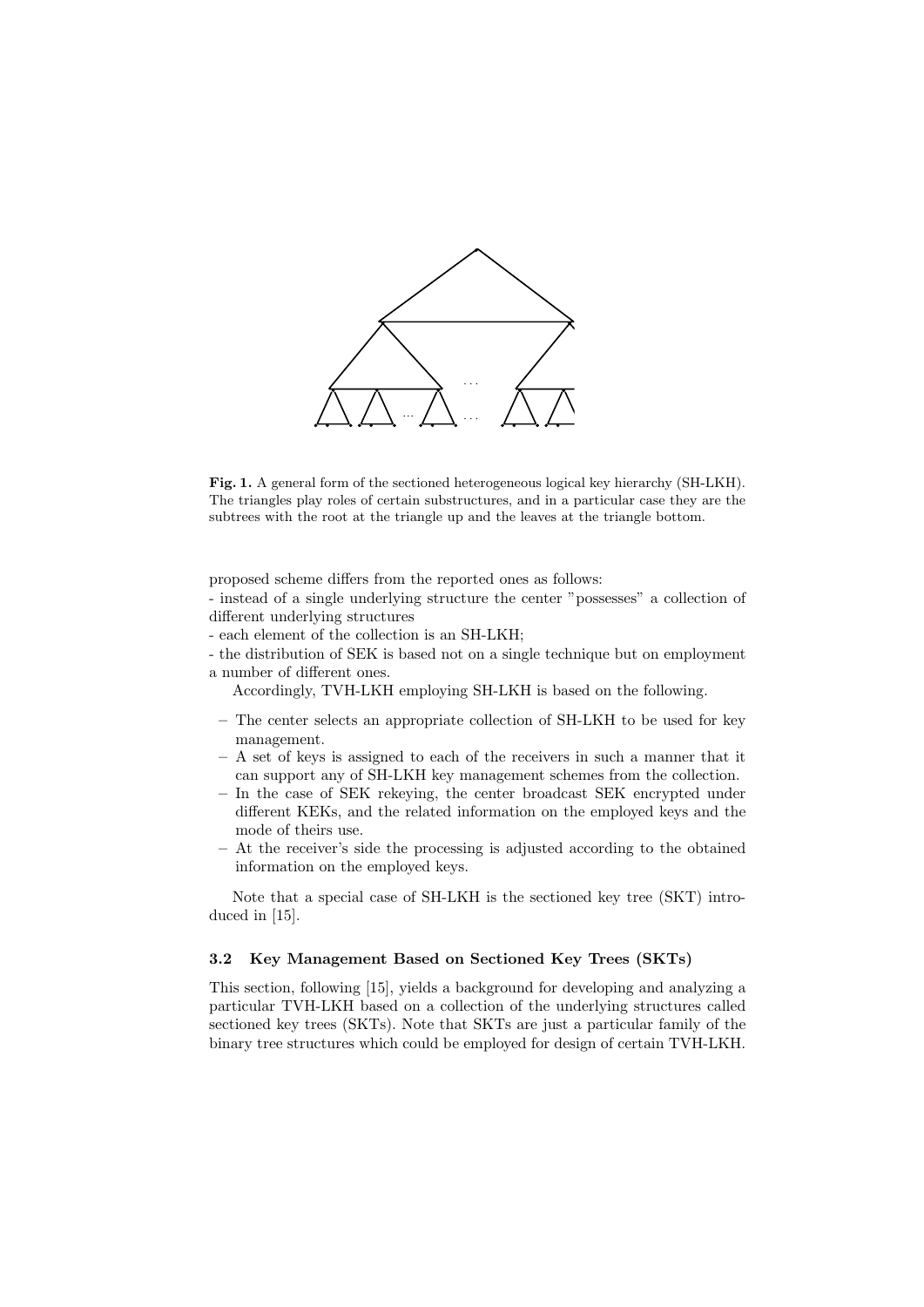### Family of SKTs

An SKT is the sectioned key tree displayed in Fig. 2 and obtained by the following horizontal and vertical partitioning:

- a number of the horizontal layers is specified;

- each layer is partitioned into a number of sections and each section contains a sub-tree which root is identical to a leaf of the upper layer section.

In a special case, the following can be enforced: each of the layers has the same height, and each layer's section contains the same number of nodes. Accordingly, each section contains the same subtree.

In a general case, the tree is partitioned into  $L$  horizontal layers with the heights  $H_{\ell}, \ell = 0, 1, ..., L - 1$ , respectively, assuming that  $\ell = 0$  corresponds to the bottom layer and  $\ell = L - 1$  to the top one. Then, the top layer contains a sub-tree with  $2^{H_{L-1}}$  leaves, and a layer  $\ell$  consists of

$$
\prod_{i=\ell+1}^{L-1} 2^{H_i} = 2^{\sum_{i=\ell+1}^{L-1} H_i}
$$

sections, each containing a sub-tree with  $2^{H_{\ell}}$  leaves.



Fig. 2. An illustration of the sectioned key tree (SKT). As usually, the center is associated to the tree root, a receiver is at a leaf, and the keys are related to the tree nodes.

Accordingly, we assume the following basic scenario for the key management based on the above underlying structure:  $N$  receivers grouped into  $M$  clusters, R revocations in total, assuming  $R_m$  revocations from a cluster with index  $m$ ,  $m = 1, 2, ..., M$ , and the parameter M is an integer such that  $\sum_{m=1}^{M} R_m = R$ and  $N/M$  is an integer,  $M \leq N$ .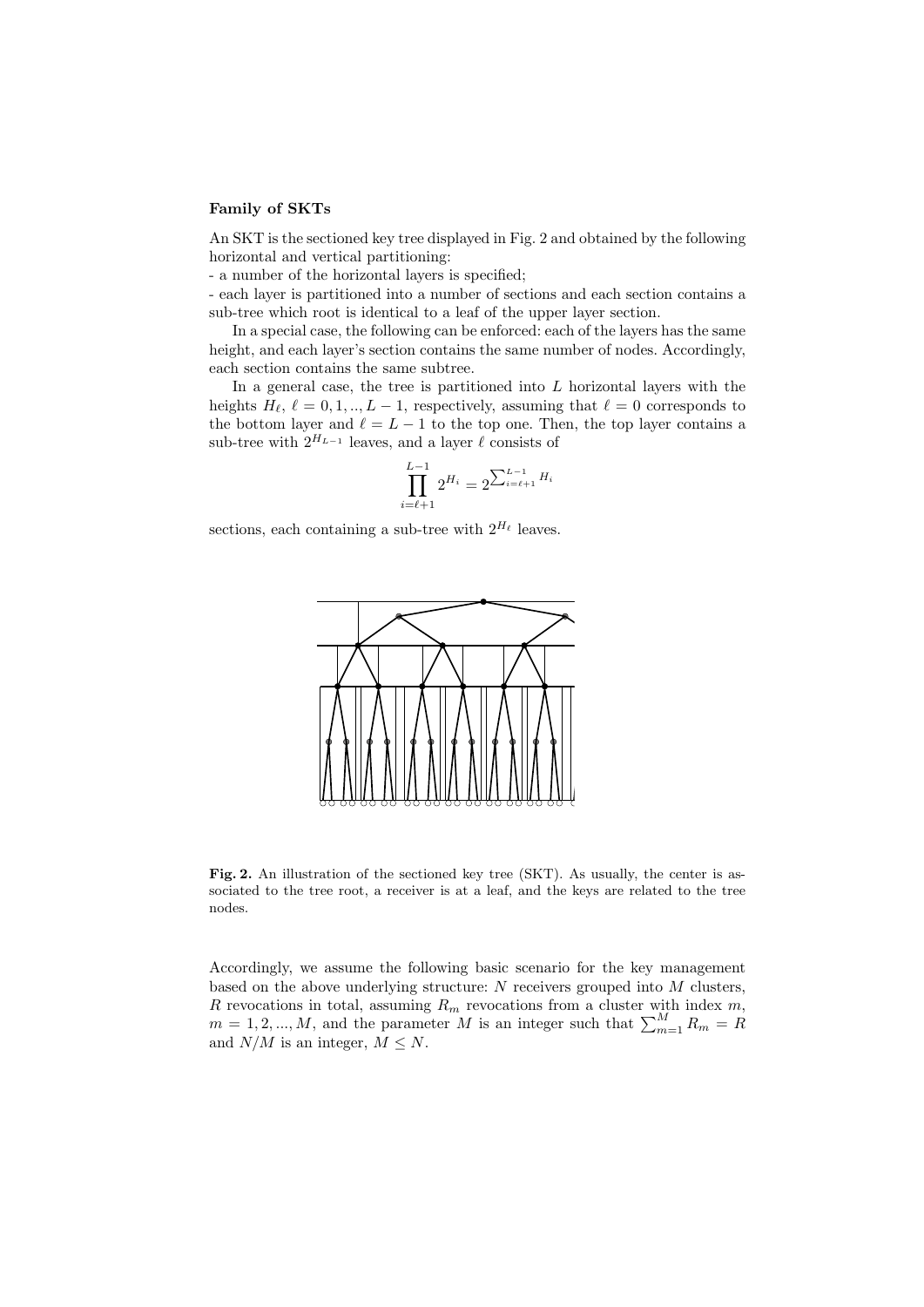#### Section-by-Section Key Management

The proposed key management scheme assumes the section-by-section key management, and in a general case, it yields the opportunity for employment different local key management schemes in different sections.

Assuming SKT with L layers, and that a layer  $\ell$  contains  $M^{(\ell)}$  sections,  $\ell = 0, 1, ..., L - 1$ , we propose the following section-by-section key management:

- layer 0 processing
	- For the subtree corresponding to section j, identify a set  $\mathcal{R}_j^{(0)}$  of the leaves (receivers) which should be revoked,  $j = 1, 2, ..., M^{(0)}$ .
	- Perform section-by-section processing: for the revocations over the subtree in section  $j$  employ a desired key management scheme for revocation of elements in  $\mathcal{R}_j^{(0)}$ ,  $j = 1, 2, ..., M^{(0)}$ .
- layer  $\ell$  processing,  $\ell = 1, 2, ..., L 1$ 
	- For the subtree corresponding to section j, identify a set  $\mathcal{R}_j^{(\ell)}$  of the leaves which correspond to the sections in layer  $\ell - 1$  affected by the revocations, and accordingly which should be revoked,  $j = 1, 2, ..., M^{(\ell)}$ .
	- Perform section-by-section processing: for the revocations over the subtree in section  $j$  employ a desired key management scheme for revocation of elements in  $\mathcal{R}_j^{(\ell)}$ ,  $j = 1, 2, ..., M^{(\ell)}$ .

#### **Center**

At the center side, the procedure for revocation of a number of receivers consists of the following main steps:

(a) the center specifies a set of receivers which should be revoked;

(b) employing the section-by-section processing, the center decides on KEKs (nodes of the tree) which should be used for the new SEK delivery (encryption); (c) center broadcast the following message: (i) an implicit information on the employed KEKs; and (ii) the new SEK encrypted by each of the employed KEKs.

Let  $E(\cdot)$  denotes the algorithm employed for encryption of the new SEK (newSEK),  $I_m$  defines the information on a KEK with index m,  $KEK_m$ , employed for encryption of the new SEK,  $m = 1, 2, ..., M$ , where M is total number of KEKs employed for covering the desired subset of receivers, and  $\mathcal{F}_{newSEK}(\cdot)$ denotes the algorithm employed for the payload encryption. Accordingly, BE center broadcast the following:

 $[[I_1, I_2, ..., I_M, E_{KEK_1}(newSEK), E_{KEK_2}(newSEK), ...,]$ 

 $E_{KEK_M}(newSEK), \mathcal{F}_{newSEK}(Payload)$ ]

 $= [[I_1, I_2, ..., I_M, C_1, C_2, ..., C_M], PayloadCiphertext]$ .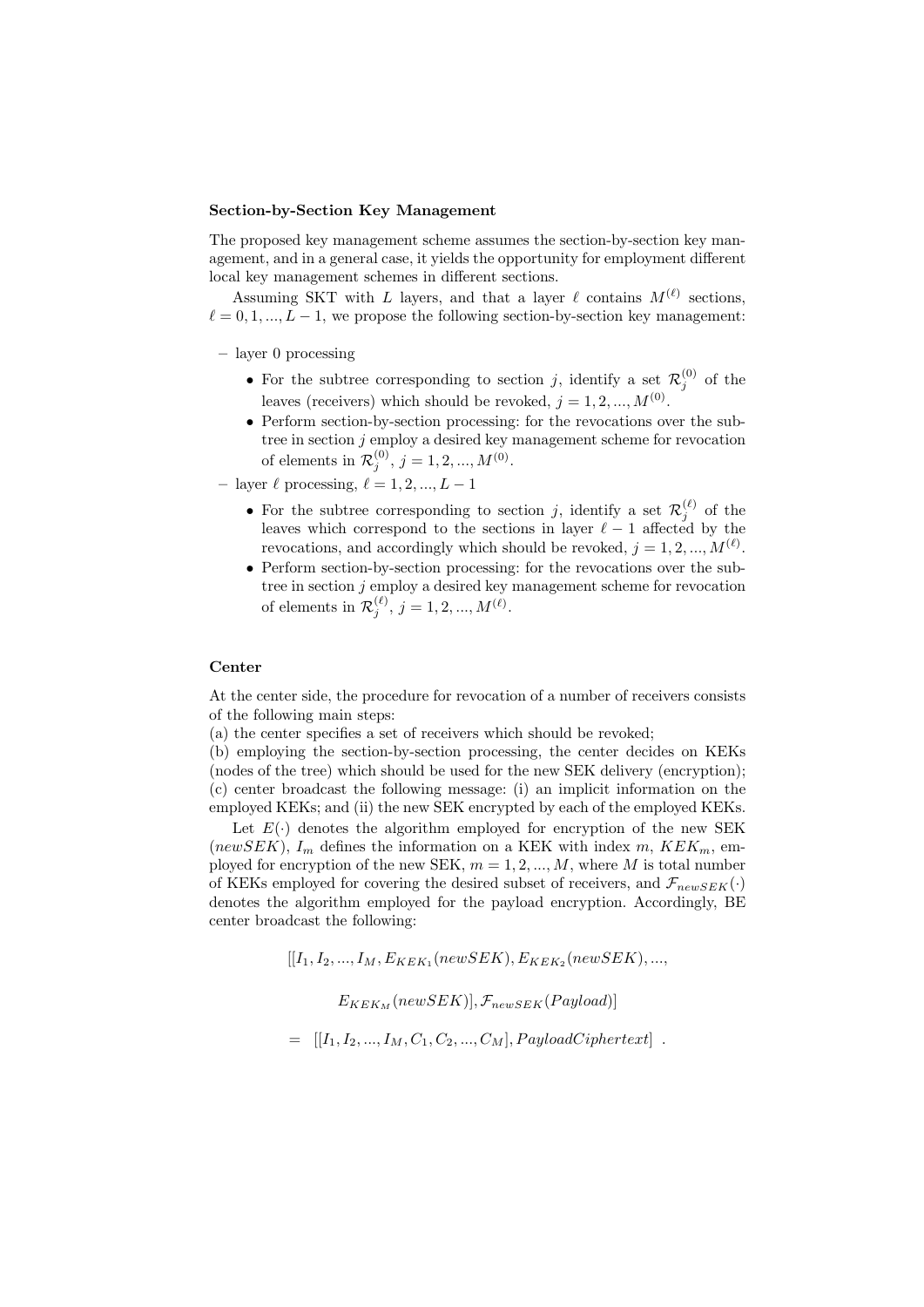#### Receivers

At a receiver side the situation is equivalent as, for example, to the one when CST, SD, or LSD based approaches are employed. A receiver should store a number of cryptographic keys, monitor the communication channel to see whether its current SEK should be exchanged, and if "yes" extract the new SEK based on certain processing employing a memorized key. Actually, a receiver can not be aware of the employed underlying structure at the center's side.

At a receiver's side the re-keying is performed as follows. Each receiver monitors the communications channel looking for the re-keying message broadcasted by the center. In this message, a non-revoked receiver will find an information on a KEK it posses which should be used for the new SEK recovering. Based on this information and the encrypted form of the new SEK, the non-revoked receiver will recover the new SEK.

Accordingly, upon receiving a broadcast message, the receiver performs the following operations:

- Finding  $I_m$  which is related to the receiver: If the receiver is revoked, no such information will be found;

- Employing  $I_m$  and the keys stored at the receiver, perform a processing in order to recover  $KEK_m$  employed for  $newSEK$  encryption.

- Recovering the new SEK performing the decryption  $E^{-1}_{KEK_m}(C_m)$ . Finally, after recovering the new SEK, the payload is obtained by

 $\mathcal{F}_{newSEK}^{-1}(PayloadCiphertext).$ 

#### Two Particular Key Management Schemes: SKT-A and SKT-B

As the illustrative examples, this section specify two particular key management schemes called SKT-A and SKT-B where SKT stands for Sectioned Key Tree.

SKT-A. SKT-A is a particular key management scheme based on the following partitioning of the key tree and the local re-keying:

• There are two horizontal layers and height of the bottom one is equal to  $H_{0A}$ , and accordingly the upper layer has height equal to  $log_2N - H_{0A}$ ;

• Basic LSD [11] revocation method is employed in each section of the bottom layer and CST [17] revocation method is employed in the upper layer-section.

SKT-B. SKT-B is a particular key management scheme based on the following partitioning of the key tree and the local re-keying:

• There are three horizontal layers and heights of the bottom and middle ones are equal to  $H_{0B}$  and  $H_{1B}$ , respectively; accordingly the top layer has height equal to  $log_2N - H_{0B} - H_{1B}$ ;

• Basic LSD [11] revocation method is employed in each section of the two lower layers and CST [17] revocation method is employed in the upper layer-section.

#### Analysis of SKT Based Key Management Schemes

This section is focused on the following issues of the considered key management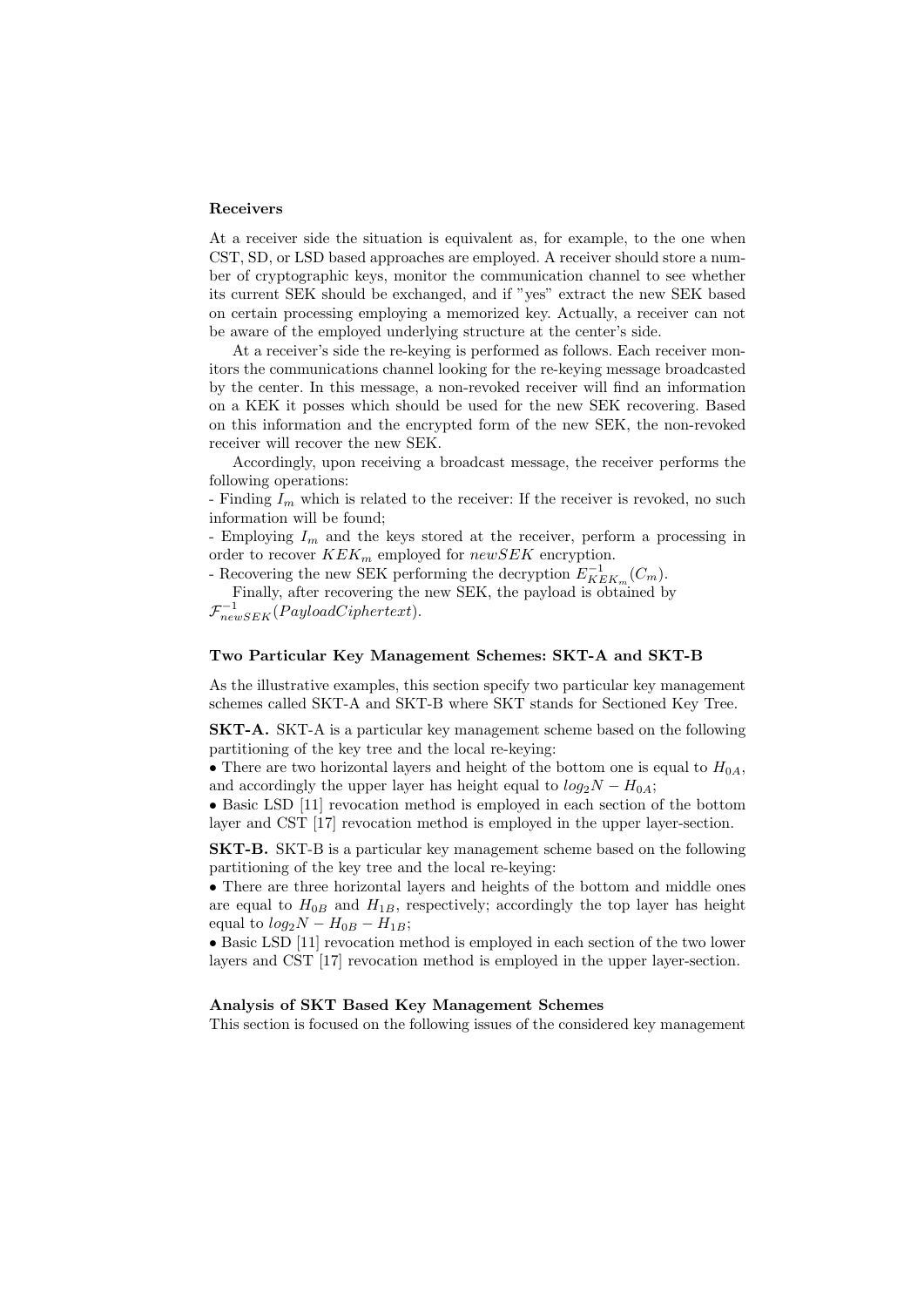schemes: (i) communications - dimension of the messages overload to be sent for the re-keying; (ii) storage@receiver - dimension of keys which should be stored at a receiver; (iii) processing@receiver - processing overload due to the keys updating at receiver.

Main Characteristics of SKT-A. Taking into account the results reported in [17] and [11], it can be shown that SKT-A key management has the following main characteristics.

Proposition 1. SKT-A key management requires the following overload for R revocations in total which affect  $R_{0A}$  different sections, assuming  $R/R_{0A}$  revocations per section:

- dimension of the storage@receiver overload:  $O((H_{0A})^{1.5} H_{0A} + log_2 N)$ ;
- dimension of the communications overload:  $O(R + R_{0A}((log_2 N) H_{0A})$   $R_{0A}log_2R_{0A});$
- dimension of the processing@receiver overload:  $O(H_{0A})$ .

The proposition proof is given in Appendix A.

Main Characteristics of SKT-B. Taking into account the results reported in [17] and [11], it can be shown that SKT-B key management has the following main characteristics.

Proposition 2. SKT-B key management requires the following overload for R revocations in total which affect  $R_{0B}$  and  $R_{1B}$  different sections in the lower two layers, the bottom (0-th) and the middle (1-st) ones, respectively:

- − dimension of the storage@receiver overload:  $O((H_{0B})^{1.5} + (H_{1B})^{1.5} H_{0B}$  −  $H_{1B} + log_2 N$ ;
- dimension of the communications overload:  $O(R + R_{0B} + R_{1B}((log_2 N) H_{1B} - H_{0B}$ ) –  $R_{1B}log_2 R_{1B}$ );
- dimension of the processing@receiver overload:  $O(max{H_{0B}, H_{1B}})$ .

Proposition 2 proof is given in Appendix B.

### 3.3 Illustrative Example of TVH-LKH Employing SKTs

As an illustration of the proposed TVH-LKH based on a collection of SKTs, we consider the following toy example:

• TVH-LKH underlying collection consists of only SKT-A and SKT-B, and there are R revocations in total.

• In SKT-A case, R revocation affect  $R_{0A}$  clusters of receivers (sections).

• In SKT-B case, R revocation affect  $R_{0B}$  sections in the bottom layer and  $R_{1B}$ sections in the middle layer.

**Proposition 3.** The above specified TVH-LKH key management over a group of N receivers requires the following overload for R revocations in total which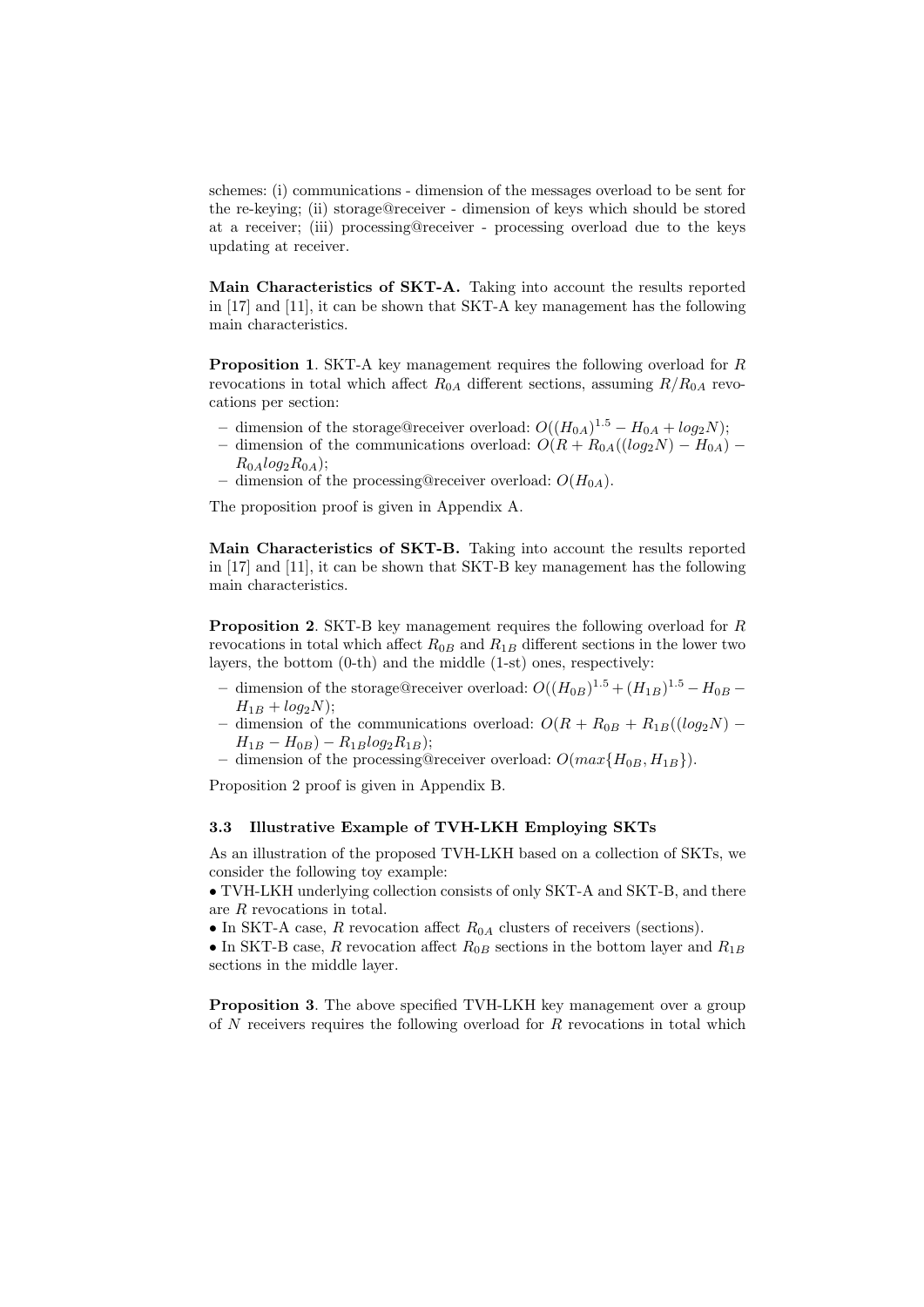affect  $R_{0A}$  or  $R_{0B}$  and  $R_{1B}$  different sections in the lower layers, of SKT-A and SKT-B, respectively:

- dimension of the storage@receiver overload:  $O(max \{ (H_{0A})^{1.5} H_{0A} +$  $log_2N$ ),  $((H_{0B})^{1.5} + (H_{1B})^{1.5} - H_{0B} - H_{1B} + log_2N)$ };
- dimension of the communications overload:  $O(min\{ (R + R_{0A}((log_2 N) H_{0A}$ )− $R_{0A}log_2R_{0A}$ ),  $(R+R_{0B}+R_{1B}((log_2N)-H_{1B}-H_{0B})-R_{1B}log_2R_{1B})$ };
- dimension of the processing@receiver overload:  $O(H_{0A}$ , or  $max\{H_{0B}, H_{1B}\})$ .

Proof Remarks. The proposition statement is a direct consequence of Propositions 1-2, and the selection strategy related to TVH-LKH which assumes employment of a scheme from the available collection which yields minimization of the communications overload. Particularly note that storage@receiver overload is determined by the maximum storage@receiver overload required by the schemes in the collection.

Accordingly, based on the results on CST, SD and LSD reported in [17] and [11], respectively, a comparison of these schemes and the considered TVH-LKH is summarized in Tables 2 and 3. Note that intentionally, the comparison is related to the most powerful recently reported schemes based on the binary tree approach to demonstrate advantages of considered particular TVH-LKH which is also based on the binary tree approach.

Table 2 yields a comparison of the storage and processing overloads, and Table 3 displays a comparison of the communications overloads.

Table 2. Comparison of the storage@receiver and processing@receiver overloads of the proposed TVH-LKH key management scheme and the Complete Sub-Tree (CST)[17], Subset Difference (SD) [17] and Layered Subset Difference (LSD) [11], assuming  $N$ receivers, R revocations, and the parameters of the considered TVH-LKH technique are  $H_{0A}$ ,  $H_{0B}$ ,  $H_{1B}$ ,  $R_{0A}$ ,  $R_{0B}$  and  $R_{1B}$ , such that  $1 \leq H_{0A} < log_2 N$ ,  $2 \leq H_{0B} + H_{1B} <$  $log_2N$ ,  $1 \leq R_{0A} \leq R$ , and  $1 \leq R_{1B} \leq R_{0B} \leq R$ .

| technique           | storage@receiver                                                                                                                                                                     | processing@receiver                             |
|---------------------|--------------------------------------------------------------------------------------------------------------------------------------------------------------------------------------|-------------------------------------------------|
| $\text{CST}$ [17]   | $O(log_2N)$                                                                                                                                                                          | $O(log_2 log_2 N)$                              |
| $SD$ [17]           | $O((log_2 N)^2)$                                                                                                                                                                     | $O(log_2N)$                                     |
| basic<br>$LSD$ [11] | $O((log_2 N)^{1.5})$                                                                                                                                                                 | $O(log_2N)$                                     |
|                     | proposed $\left\  \begin{array}{c} O(max\{((H_{0A})^{1.5} - H_{0A} + log_2 N), \text{TVH-LKH} \end{array} \right\  ((H_{0B})^{1.5} + (H_{1B})^{1.5} - H_{0B} - H_{1B} + log_2 N) \}$ | $O(H_{0A})$<br>or<br>$ O(max{H_{0B}, H_{1B}}) $ |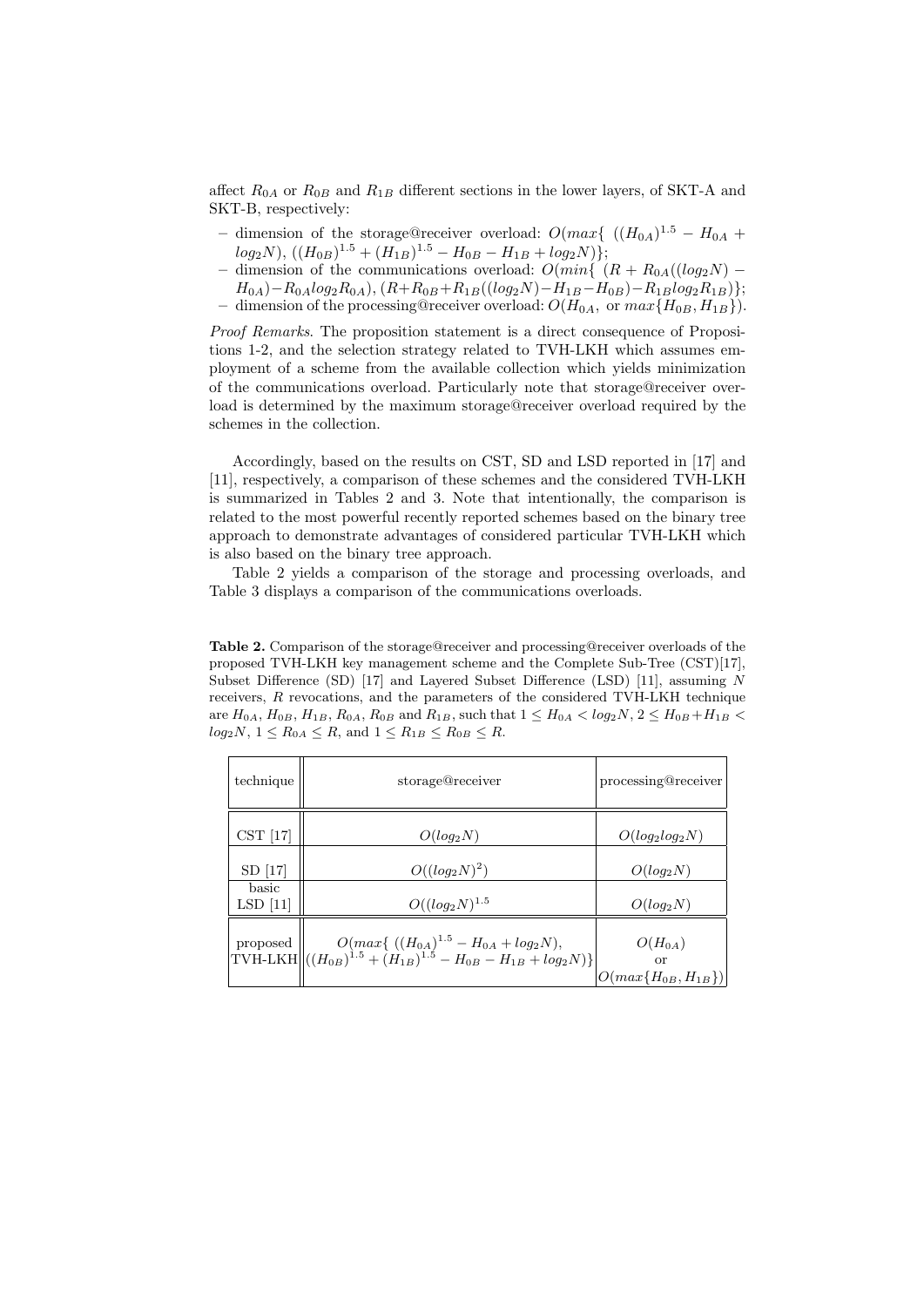Table 3. Comparison of the communications overload of the proposed TVH-LKH key management scheme and the Complete Sub-Tree (CST)[17], Subset Difference (SD) [17] and Layered Subset Difference (LSD) [11], assuming N receivers, R revocations, and the parameters of the considered TVH-LKH technique are  $H_{0A}$ ,  $H_{0B}$ ,  $H_{1B}$ ,  $R_{0A}$ ,  $R_{0B}$  and  $R_{1B}$ , such that  $1 \leq H_{0A} < log_2 N$ ,  $2 \leq H_{0B} + H_{1B} < log_2 N$ ,  $1 \leq R_{0A} \leq R$ , and  $1 \leq R_{1B} \leq R_{0B} \leq R$ .

| technique           | communication overload                                                                                                                                    |
|---------------------|-----------------------------------------------------------------------------------------------------------------------------------------------------------|
| $\text{CST}$ [17]   | $O(Rlog_2\frac{N}{R})$                                                                                                                                    |
| $SD$ [17]           | O(R)                                                                                                                                                      |
| basic<br>$LSD$ [11] | O(R)                                                                                                                                                      |
| proposed            | $O(min\{ (R + R_{0A}(log_2N - H_{0A}) - R_{0A}log_2R_{0A}),$<br>$\text{TVH-LKH}[(R + R_{0B} + R_{1B}((log_2 N) - H_{1B} - H_{0B}) - R_{1B}log_2 R_{1B})]$ |

## 4 Discussion

A novel and flexible paradigm for developing BE key management schemes is proposed. The proposal is based on the reconfigurability concept, and it yields the improved overall characteristics in comparison with the previously reported techniques. Tables 1-3 show that combining of the heterogeneous schemes in a time-varying manner appear as a powerful approach for developing improved key management schemes which yield a possibility for desired trade-offs between the main overloads related to the key management system. The design is based on a set of "static" keys at a receiver which are used for all possible reconfiguration of the underlying structure for key management, and accordingly, in a general case, a key plays different roles depending on the employed underlying structure.

The Gain Origins. The main origin of the gain obtained by the proposed key management in comparison with the previously reported techniques is due to the employed concept of reconfigurability and a dedicated divide-and-conquer approach. Particularly, certain gain origins include the following: (i) partition of the underlying LKH structure into the sections which appears as a very powerful technique for obtaining improved characteristics; (ii) performing overall key management based on a number of local (the section oriented) key managements; in a general case these key managements can be different and time varying.

Some Further Work Directions. TVH-LKH yields a generic framework for developing efficient key management, and besides the underlying structures discussed in this paper, it is an open problem to find novel constructions and particularly ones dedicated to certain applications. Also recall that (as in other schemes) there are three main overloads related to the proposed key management: stor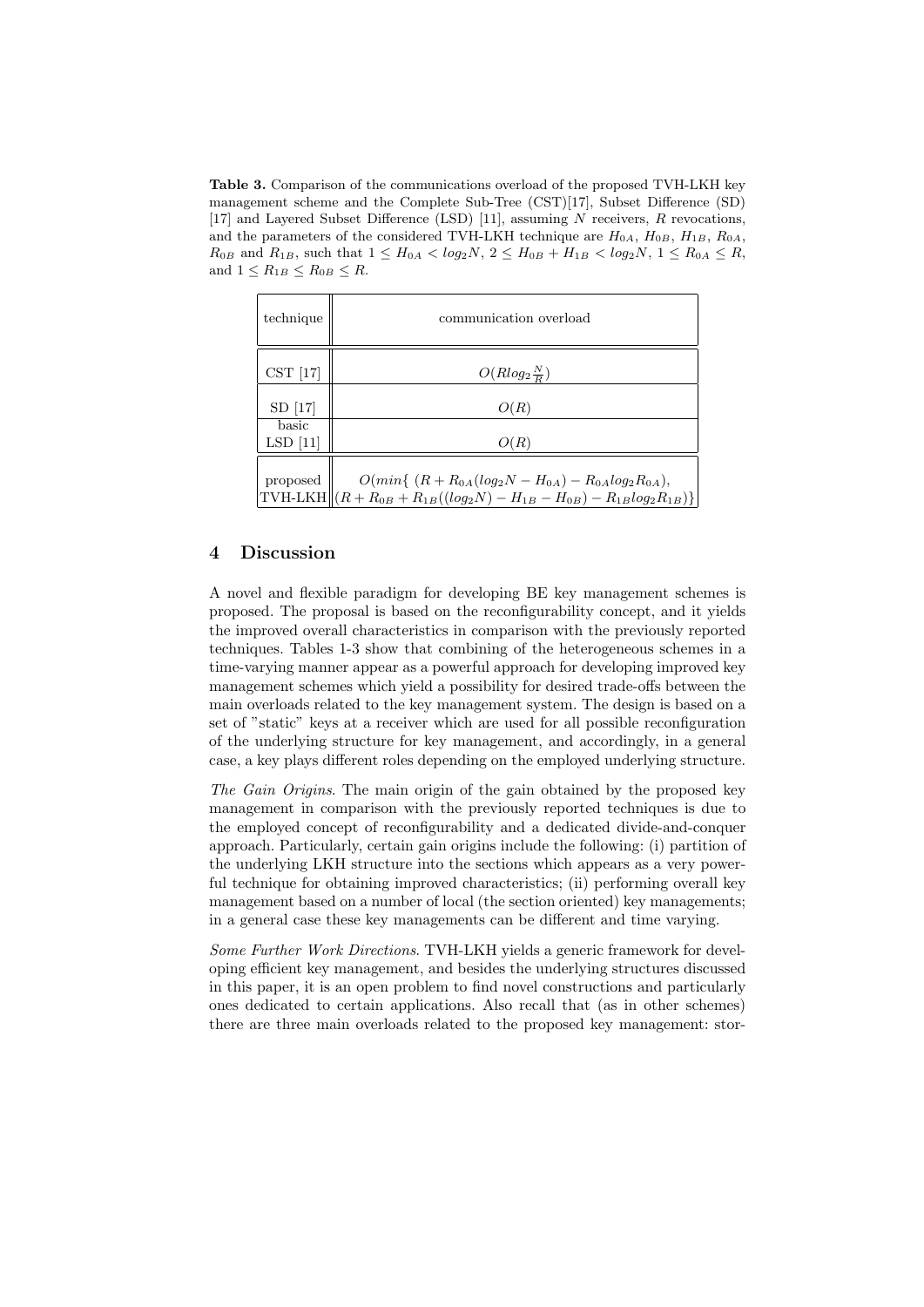age@receiver, processing@receiver and communications overload. Taking into account certain constraints on these parameters, the proposed schemes can be optimized following the approaches reported in [3] and [19]. For example, for given constraints on storage@receiver and processing@receiver, the schemes can be optimized regarding the communications overload, or for the given communications budget, the schemes can be optimized regarding storage@receiver and processing@receiver. On the other hand, in certain cases (where this is appropriate), further reduction of the overloads can be obtained employing a relaxed specification of the targeting receivers subset in a manner similar to that reported in [1] where certain receivers which should be revoked will not be excluded during the re-keying, assuming that the rate of this free-riders is within desired limits.

### References

- 1. M. Abdalla, Y. Shavitt and A. Wool, "Key management for restricted multicast using broadcast encryption", IEEE/ACM Trans. Networking, vol. 8, pp. 443-454, Aug. 2000.
- 2. S. Banerjee and B. Bhattacharjee, "Scalable secure group communication over IP multicast", IEEE Journal on Selected Areas in Communications, vol. 20, pp. 1511-1527, Oct. 2002.
- 3. R. Canetti, T. Malkin and K. Nissim, "Efficient communication-storage tradeoffs for multicast encryption", EUROCRYPT'99, Lecture Notes in Computer Science, vol. 1592, pp. 459-474, 1999.
- 4. K.-C. Chan and S.-H. Gary Chan, "Distributed server networks for secure multicast", IEEE Journal on Selected Areas in Communications, vol. 20, pp. 1500-1510, Oct. 2002.
- 5. P. D'Arco and D.R. Stinson, "Fault tolerant and distributed broadcast encryption", CT-RSA 2003, Lecture Notes in Computer Science, vol. 2612, pp. 263-280, 2003.
- 6. G. Di Crescenzo and O. Kornievskaia, "Efficient re-keying protocols for multicast encryption", SCN 2002, Lecture Notes in Computer Science, vol. 2576, pp. 119-132, 2003.
- 7. U. Feige, "A threshold of  $ln(n)$  for approximating set cover", Jour. ACM, vol. 45, pp. 634-652, July 1998.
- 8. A. Fiat and M. Naor, "Broadcast encryption", Advances in Cryptology CRYPTO93, Lecture Notes in Computer Science, vol. 773, pp. 480491, 1994.
- 9. J.A. Garay, J. Staddon and A. Wool, "Long-lived broadcast encryption", CRYPTO 2000, Lecture Notes in Computer Science, vol. 1880, pp. 333-352, 2000.
- 10. M.R. Garey and D.S. Jonson, Computers and Intractability: A Guide to the Theory of NP-Completeness. San Francisco, CA: Freeman, 1979.
- 11. D. Halevy and A. Shamir, "The LCD broadcast encryption scheme", CRYPTO 2002, Lecture Notes in Computer Science, vol. 2442, pp. 47-60, 2002.
- 12. J. Lotspiech, S. Nusser and F. Prestoni, "Broadcast encryption's bright future", IEEE Computer, (7 pages) August 2002.
- 13. J.H. Ki, H.J. Kim, D.H. Lee and C.S. Park, "Efficient multicast key management for stateless receivers", ICISC 2002, Lecture Notes in Computer Science, vol. 2587, pp. 497-509, 2003.
- 14. N. Matsuzaki, T. Nakano and T. Matsumoto, "A flexible tree-based key management framework", IEICE Trans. Fundamentals, vol. E86-A, pp. 129-135, 2003.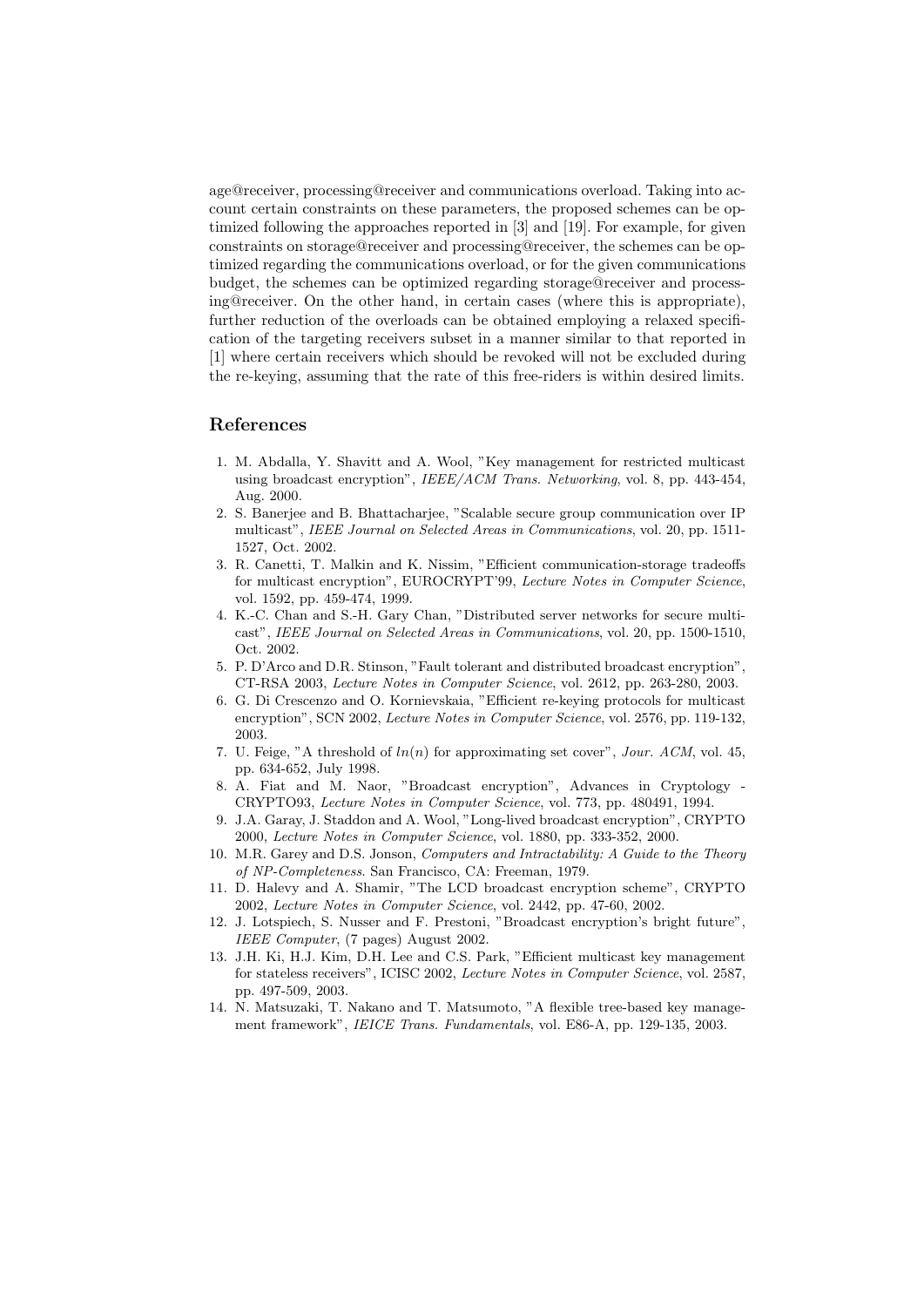- 15. M.J. Mihaljević, "Broadcast encryption schemes based on the sectioned key tree", ICICS2003, Lecture Notes in Computer Science, vol. 2836, Oct. 2003.
- 16. S. Mittra, "Iolus: A framework for scalable secure multicasting", Proc. ACM SIG-GCOM97, pp. 277-288, Sept. 1997.
- 17. D. Naor, M. Naor and J. Lotspiech, "Revocation and tracing schemes for stateless receivers", CRYPTO 2001, Lecture Notes in Computer Science, vol. 2139, pp. 41- 62, 2001.
- 18. R. Poovendran and J. S. Baras, "An information theoretic approach for design and analysis of rooted-tree-based multicast key management schemes", IEEE Trans. Inform. Theory, vol. 47, pp. 2824-2834, Nov. 2001.
- 19. R. Poovendran and C. Bernstein, "Design of secure multicast key management schemes with communication budget constraint", IEEE Communications Letters, vol. 6, pp. 108-110, March 2002.
- 20. D. Wallner, E. Harder and R. Agee, "Key management for multicast: Issues and architectures", RFC 2627, http://www.ietf.org/rfc/rfc2627.txt
- 21. C.K. Wong, M. Gouda, and S.S. Lam, "Secure group communications using key graphs", IEEE/ACM Trans. Networking, vol. 8, pp. 16-31, Feb. 2000.

### Appendix A: Sketch of Proposition 1 Proof

Recall that in SKT-A scheme there are  $2^{\log_2 N - H_{0A}}$  sections in the lower layer, and each of them is controlled via the basic LSD technique [11]; the upper layer consists of only one section where CST technique [17] is employed.

Note that the re-keying of a receiver is performed via the lower layer section or the upper layer one. Accordingly, a receiver should store the keys related to LSD and CST based re-keying. A section oriented basic LSD technique requires  $(H_{0A})^{1.5}$  keys, and the upper section oriented CST requires  $log_2N - H_{0A}$  keys. So, dimension of storage@receiver overload is  $O((H_{0A})^{1.5} - H_{0A} + log_2 N)$ .

Regarding the processing@receiver overload note the following. A new SEK could be delivered to the receiver employing the LSD or CST related keys. If a LSD related key is employed, the new SEK recovering at the receiver requires the processing overload proportional to  $H_{0A}$ . If a CST related key is employed, the new SEK recovering requires processing@receiver overload proportional to  $log_2 log_2 2^{log_2 N-H_{0A}} = log_2 (log_2 N-H_{0A})$ . So the maximum processing@receiver overload is:  $O(max{H_{0A}, log_2(log_2N - H_{0A})}) = O(H_{0A}).$ 

Finally, regarding the communications overload, suppose that there are  $r_m$  revocations in the mth section,  $m = 1, 2, ..., 2^{\log_2 N - H_{0A}}$ , noting that  $\sum_{m=1}^{2^{\log_2 N - H_{0A}}} r_m$ <br>= R, and  $\sum_{m=1}^{2^{\log_2 N - H_{0A}}} (1 - \delta_{0, r_m}) = R_{0A}$ , where  $\delta_{a,b}$  is a function which takes value 1 if  $a = b$ , and 0 otherwise. LSD based revocation within a section m requires communication overload of dimension  $O(r_m)$ , assuming  $r_m > 0$ . So, revocation of all R receivers require a communications overload of dimension  $O(R)$ . Also,  $R_{0A}$  revocations should be performed over the upper section employing CST, which requires additional communication overload of dimension  $O(R_{0A}log_2(2^{log_2N-H_{0A}})-R_{0A}log_2R_{0A})$ . Accordingly, dimension of the commu